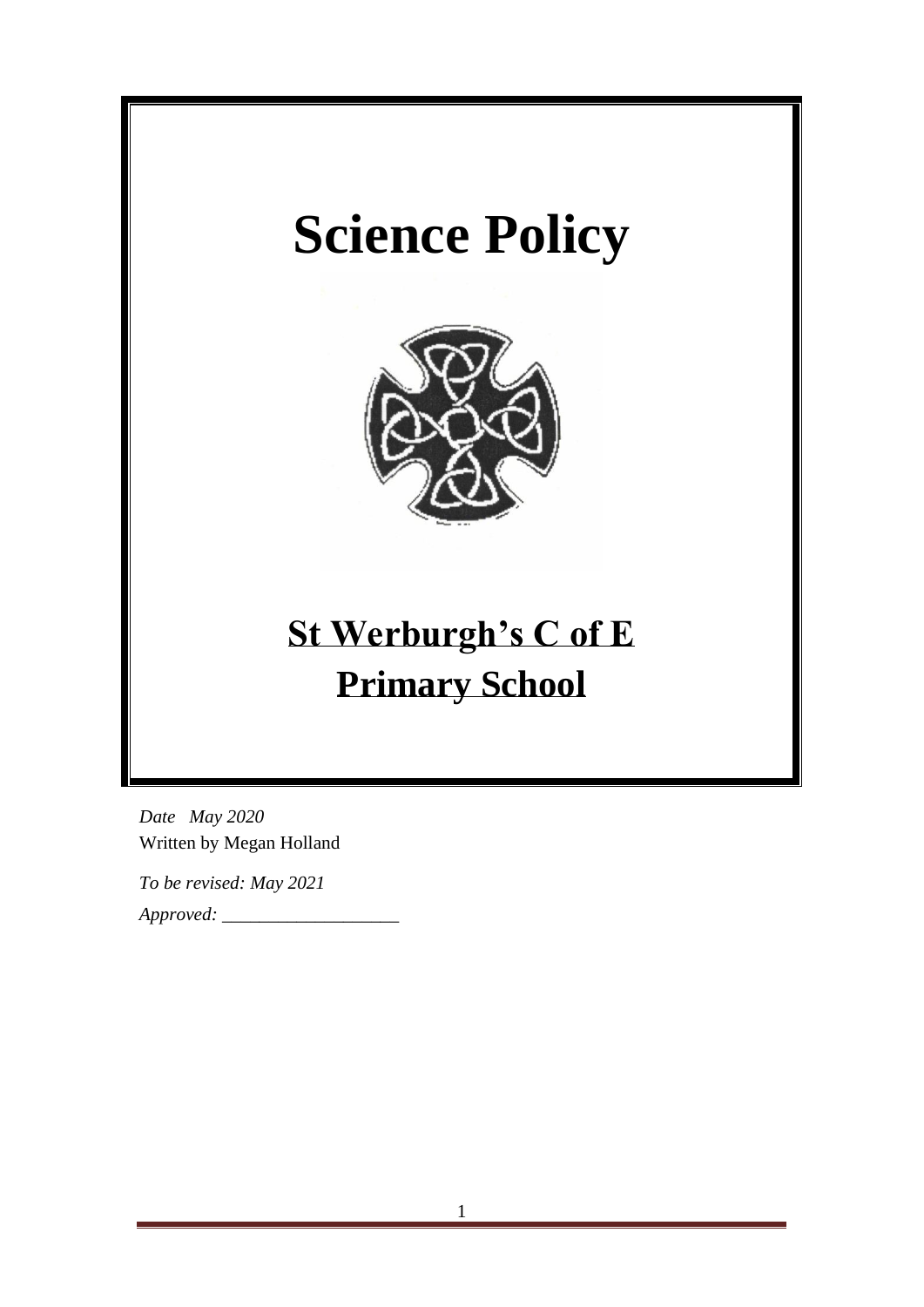## **Science Policy**

### **Contents**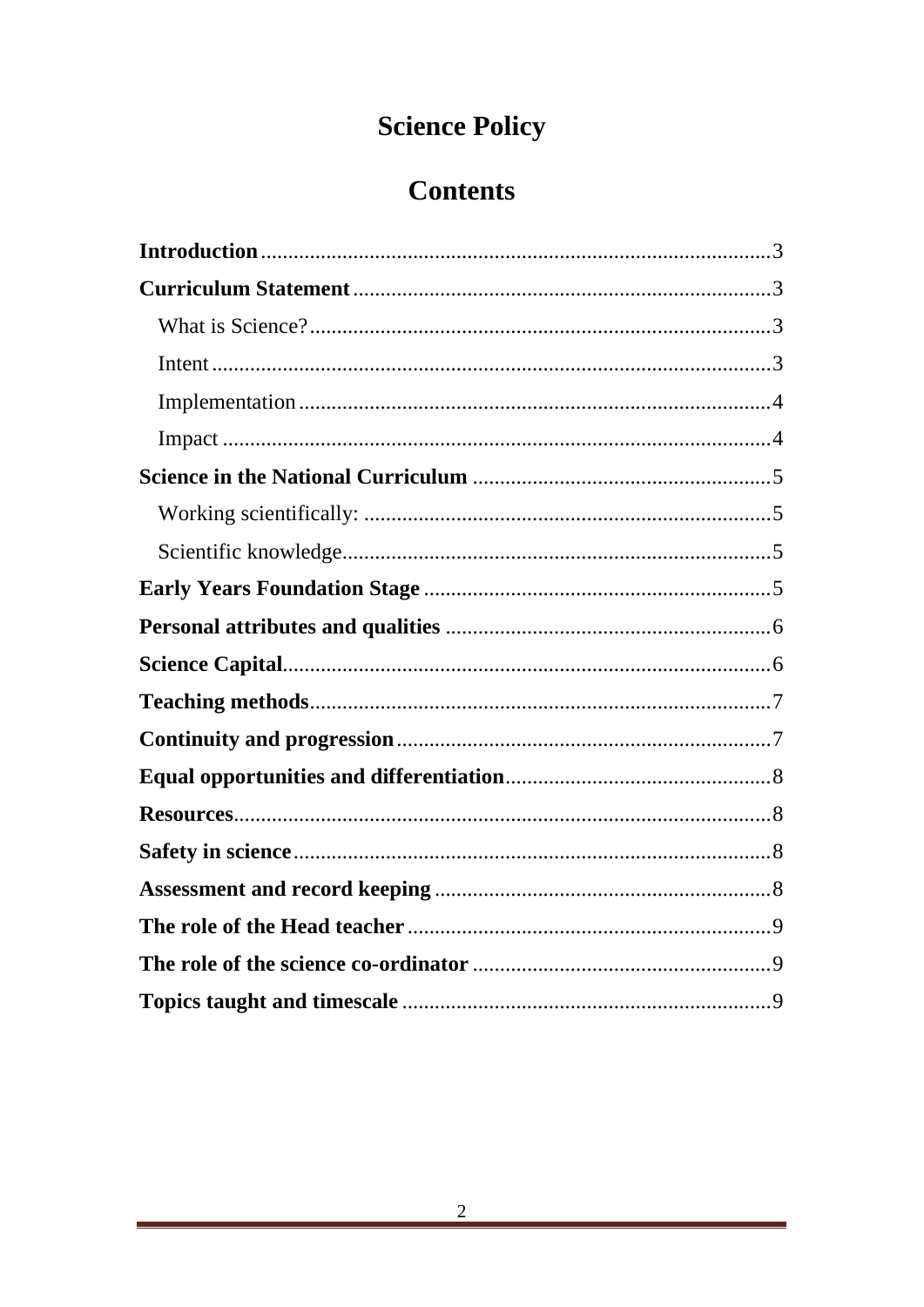#### <span id="page-2-0"></span>**Introduction**

This policy has been written so that present and future staff, Governors and other interested parties may have an understanding of our school's approach to science. It has been developed by reference to a wide variety of resources and in discussion with a large number of people. It will be open to continuous review.

#### <span id="page-2-1"></span>**Curriculum Statement**

#### <span id="page-2-2"></span>**What is Science?**

Science is a way of working that allows children, through practical first-hand *experiences* and secondary sources, to develop their knowledge and understanding of the world in which they live.

These *experiences* should enable children to observe, question, investigate, make sense of communicate and evaluate their findings.

#### <span id="page-2-3"></span>**Intent**

- At St. Werburgh's Primary School, the purpose of Science education is to equip pupils with the knowledge and skills they need to make sense of the world around them.
- Through delivering a quality, progressive sequence of knowledge and concepts, pupils will develop a sense of excitement and curiosity about natural phenomena, maximising their motivation to continue to study science and developing their independence.
- Regardless of a child's background, pupils will be given tools to effectively answer relevant scientific questions, using a variety of enquiry skills. All pupils will be encouraged to embrace their own mistakes and challenges, and accept that this is the learning process of Science.
- By increasing each child's Science Capital, we aim to inspire children to become citizens of the world who make positive contributions towards building a sustainable future for all; preparing them for an ever-changing world.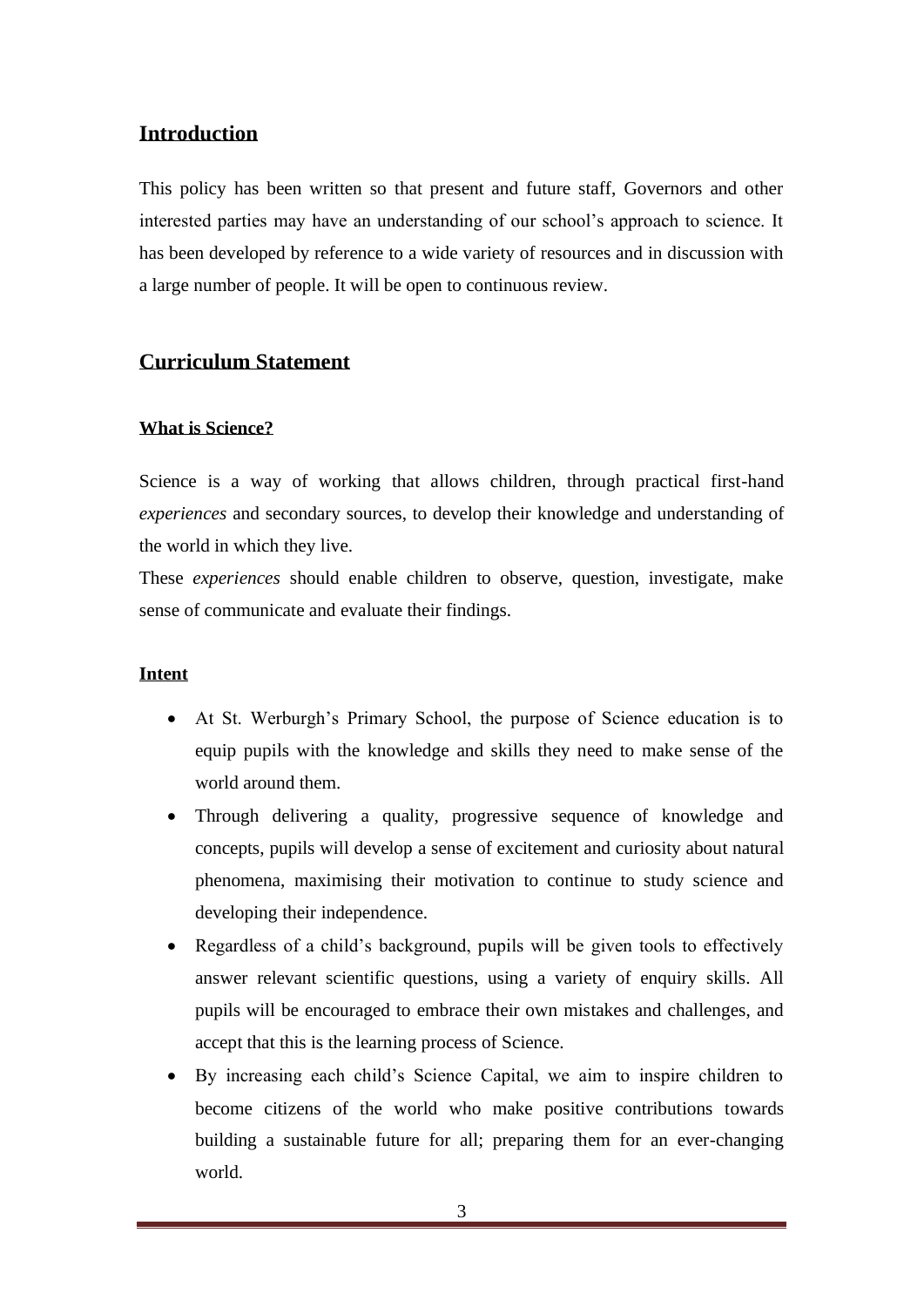#### <span id="page-3-0"></span>**Implementation**

Teachers create a positive attitude towards science learning in the classroom by maintaining a high level of subject knowledge. All staff throughout St.Werburgh's ensure that they are actively 'living' science. Demonstrating the importance of being an ECO Green Flag school and being good role models for all pupils. All staff recognise that our curriculum plan must allow for children to gain a progressively deeper level of knowledge, understanding and skill competency as they move throughout the school.

- Science is taught in planned blocks across the year, providing opportunities for children to explore and investigate the world around them and the most effective times of year.
- Each block of teaching is based around 'Big Questions' allowing children to make deeper connections to their learning. These big ideas have cultural significance in relation to human activity and pupil's lives.

#### *'Just as a house is not a pile of bricks, so science is not a pile of disconnected facts.'*

- Science enquiry skills are planned alongside the science knowledge in the national curriculum. These include: pattern seeking, observing over time, comparative and fair testing, identifying and classifying and research. In each key stage area – children experience one of each of the enquiry skills (EYFS, KS1, LKS2, UKS2)
- Regular events take place to instil curiosity, including: trips, visitors, science fairs, ECO challenges

#### <span id="page-3-1"></span>**Impact**

Children know more and remember more.

Children are confident in exploring their curiosities and develop independence. Pupils understand the purpose of science and thoroughly enjoy it. This results in highly engaged children who have a passion for science, resulting in motivated learners with sound scientific understanding.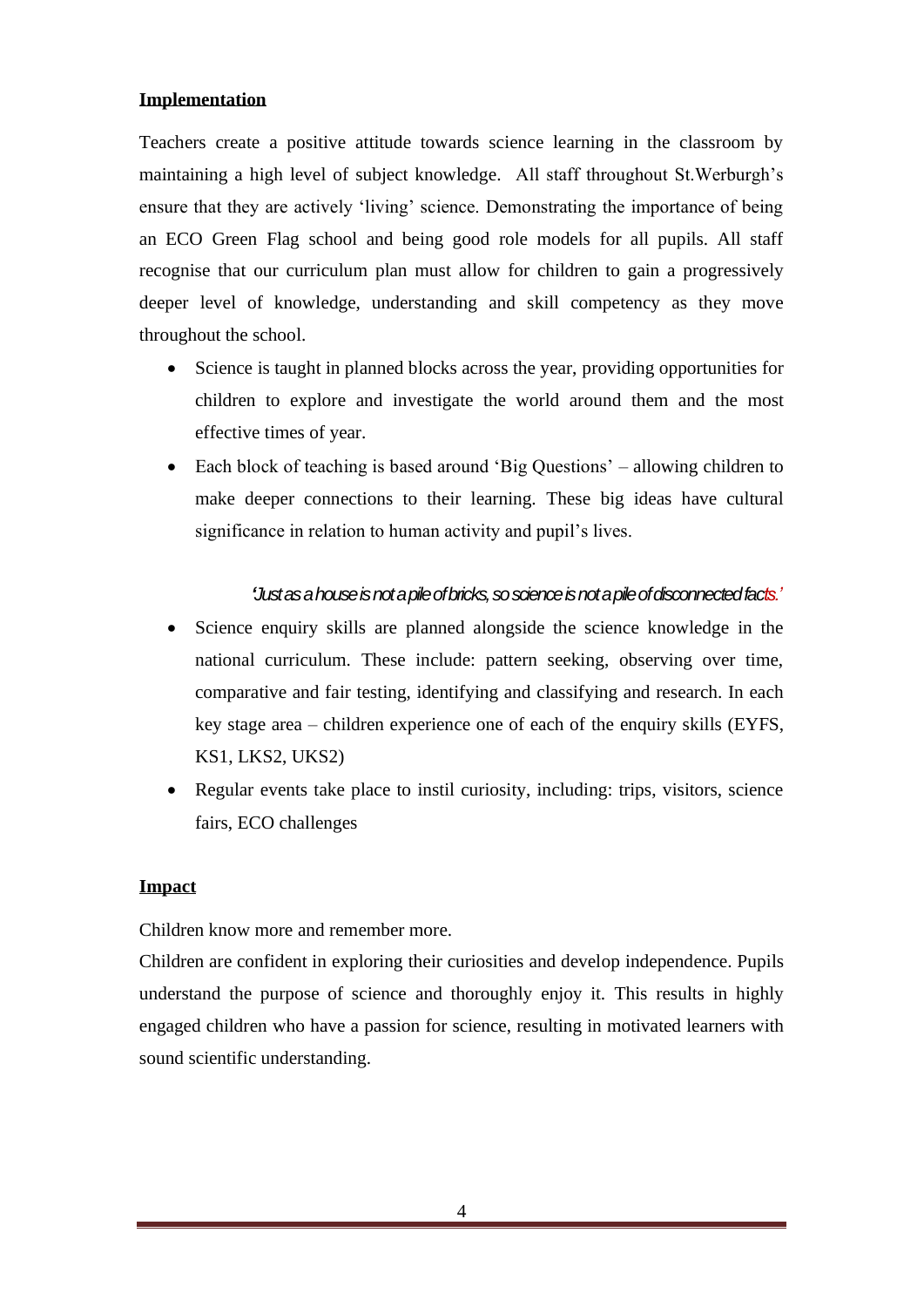#### <span id="page-4-0"></span>**Science in the National Curriculum**

Science in the National Curriculum is divided into two parts. These are:

Working scientifically

Scientific knowledge

#### <span id="page-4-1"></span>**Working scientifically:**

- Observing over time
- Pattern seeking
- Identifying
- Classifying and grouping
- Comparative and fair testing
- Researching using secondary sources
- Collecting, analysing & interpreting data.

#### <span id="page-4-2"></span>**Scientific knowledge**

- Plants, animals & humans (and their habitats)
- Seasonal changes
- Materials and their properties
- Light & sound
- Physical processes
- Earth & Space
- Evolution & Inheritance

Through the science curriculum, children can also learn about aspects of personal, social and health education (PHSE) and citizenship. Science also offers a range of contexts for the development of literacy, mathematics, information and communication technology (ICT) and thinking skills.

#### <span id="page-4-3"></span>**Early Years Foundation Stage**

Children in the Foundation Stage work towards achieving the Early Learning Goals in the prime and specific areas of Development Matters. Teachers plan topics and build upon and develop children's own interests and curiosity about the world they live in. Children will have experience of all 5 science enquiry throughout the year, through their planned topics.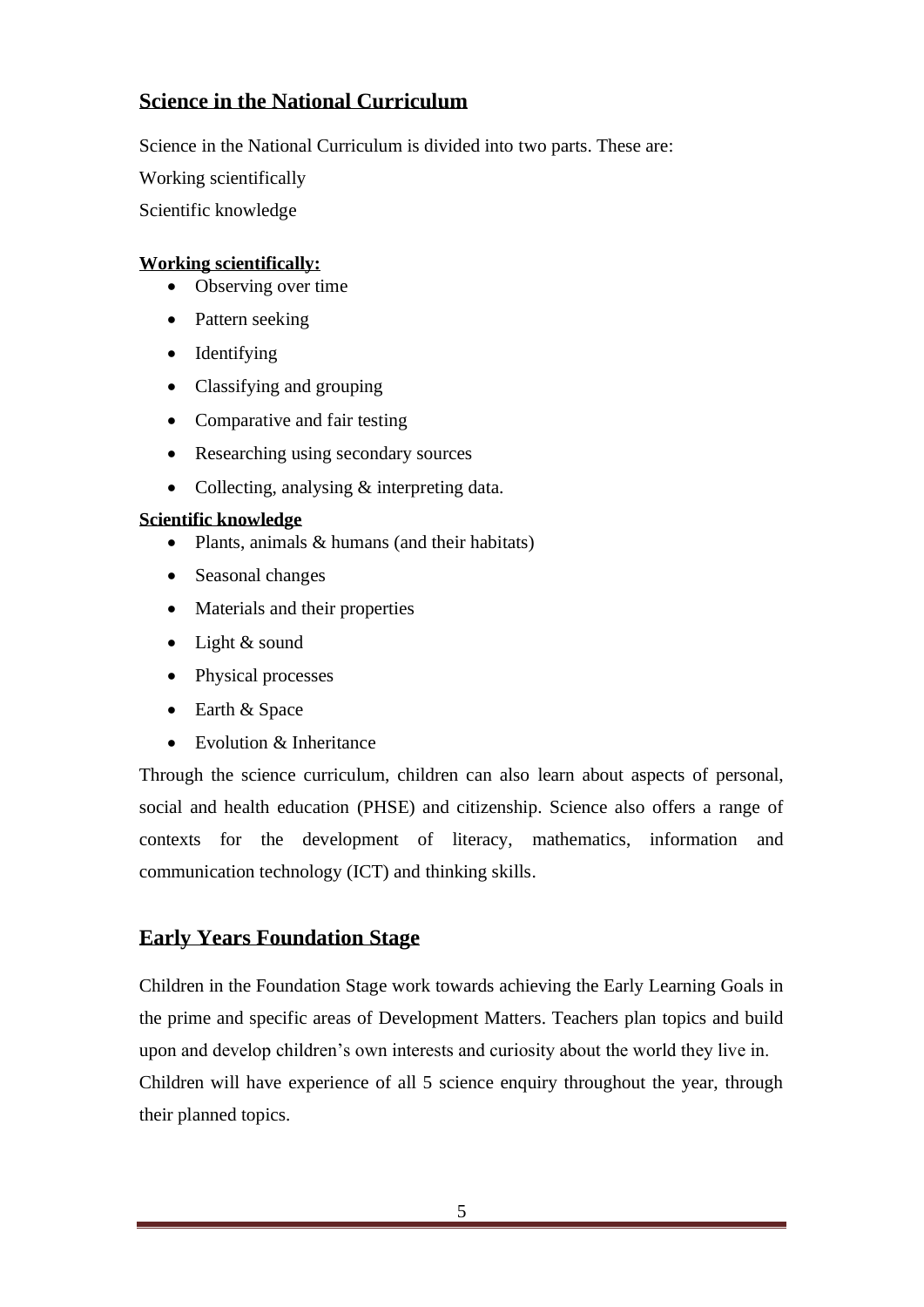#### <span id="page-5-0"></span>**Personal attributes and qualities**

- We also aim to develop the following personal attributes and qualities in children;
- Curiosity showing interest in new things, using questions to find out about the world
- Originality producing new ideas using imagination, thinking of their own questions to investigate
- Perseverance not giving up when extra effort is needed
- Open-mindedness accepting new ideas, listening to other points of view
- Self-criticism being prepared to find ways to improve work
- Responsibility attempting tasks, yet knowing when to ask for help
- Co-operation being willing to work as a team and negotiate through discussion
- Independence being able to make decisions
- Communication being able to explain and present their ideas verbally and in written form
- Problem Solving the ability to solve problems with resilience, perseverance and positivity

#### <span id="page-5-1"></span>**Science Capital**

Science capital is built on Bourdieu's concept of cultural capital of which St Werburgh's C of E Primary School is starting to develop and instil within the pupils.

Science capital is a concept that can imagined like a 'holdall', or bag, containing all the science-related knowledge, attitudes, experiences and resources that you acquire through life. It includes what science you know, how you think about science, who you know and what sort of everyday engagement you have with science.

The Science Capital Teaching Approach helps students find more meaning and relevance in science and, as a result, engage more with the subject.

At St. Werburgh's, we aim to develop and promote the dimensions of science capital throughout our lessons and daily lives:

• Scientific literacy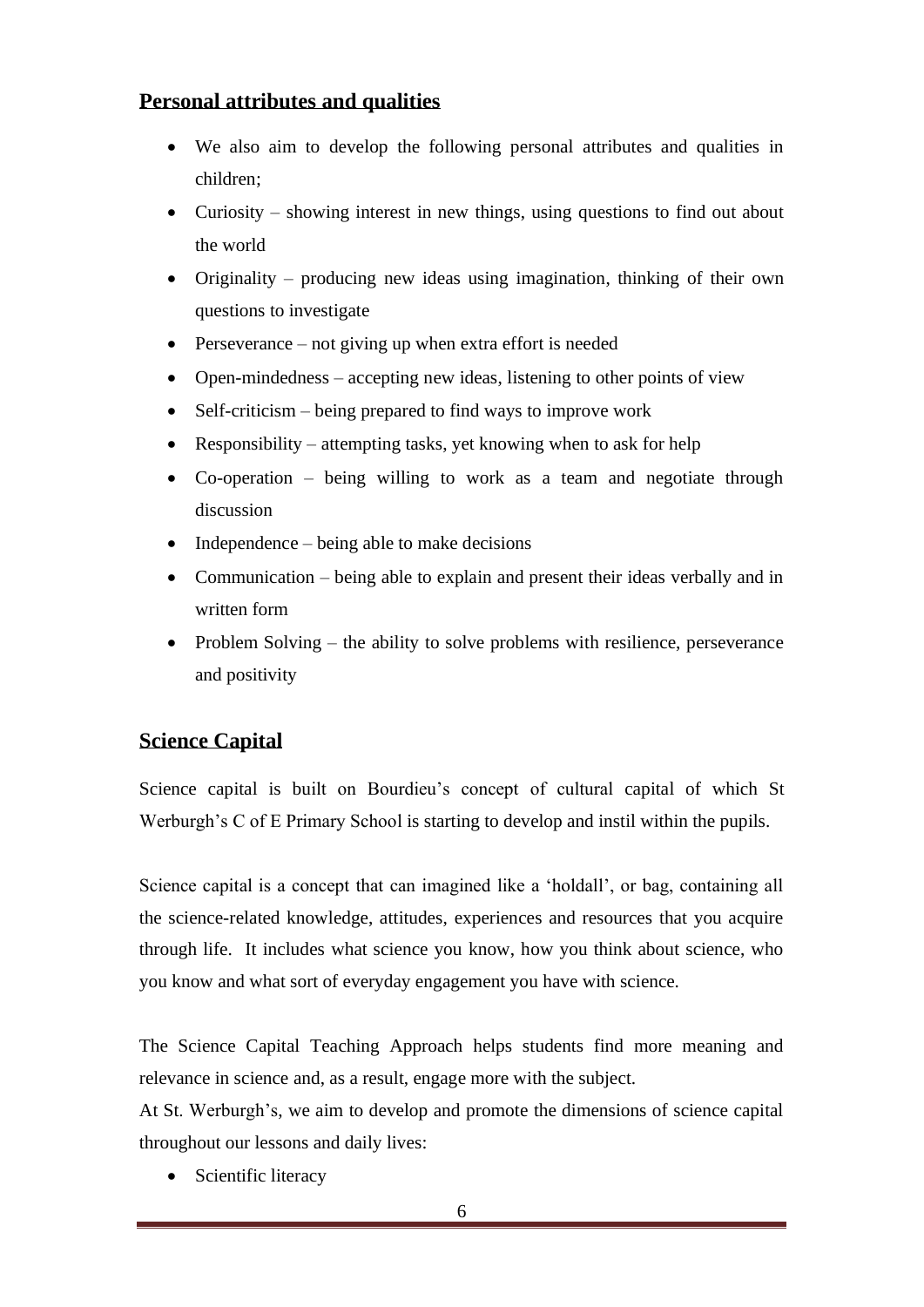- Science-related attitudes, values and dispositions
- Knowledge about the transferability of science
- Science media consumption
- Participation in out-of-school science learning contexts
- Family science skills, knowledge and qualifications
- Knowing people in science-related roles
- Talking about science in everyday life

For more information about the Science Capital Teaching Approach, please visit: [https://discovery.ucl.ac.uk/id/eprint/10080166/1/the-science-capital-teaching](https://discovery.ucl.ac.uk/id/eprint/10080166/1/the-science-capital-teaching-approach-pack-for-teachers.pdf)[approach-pack-for-teachers.pdf](https://discovery.ucl.ac.uk/id/eprint/10080166/1/the-science-capital-teaching-approach-pack-for-teachers.pdf)

#### <span id="page-6-0"></span>**Teaching methods**

We believe that the best way to learn science is through first-hand experience and emphasis is placed upon scientific enquiry. Science is also taught through topic work and cross-curricular links are made wherever appropriate. We reinforce our teaching of science through growth mindset in order to encourage children to persevere and enhance their resilience and their ability to problem solve with determination and positivity. We use a fish/dog/elephant to ensure children are learning more and remembering more. This allows teachers to evidence any gaps in learning.

#### <span id="page-6-1"></span>**Continuity and progression**

The content of the curriculum is based on the programmes of study for Key stages 1 and 2. Each class is assigned parts of each attainment target to ensure a balance. All the statements will be visited at least twice in each Key stage. The work in each year builds upon skills and knowledge gained in previous years. The subject coordinator has a Year A and Year B curriculum overview for each year group to ensure that the curriculum is fully covered.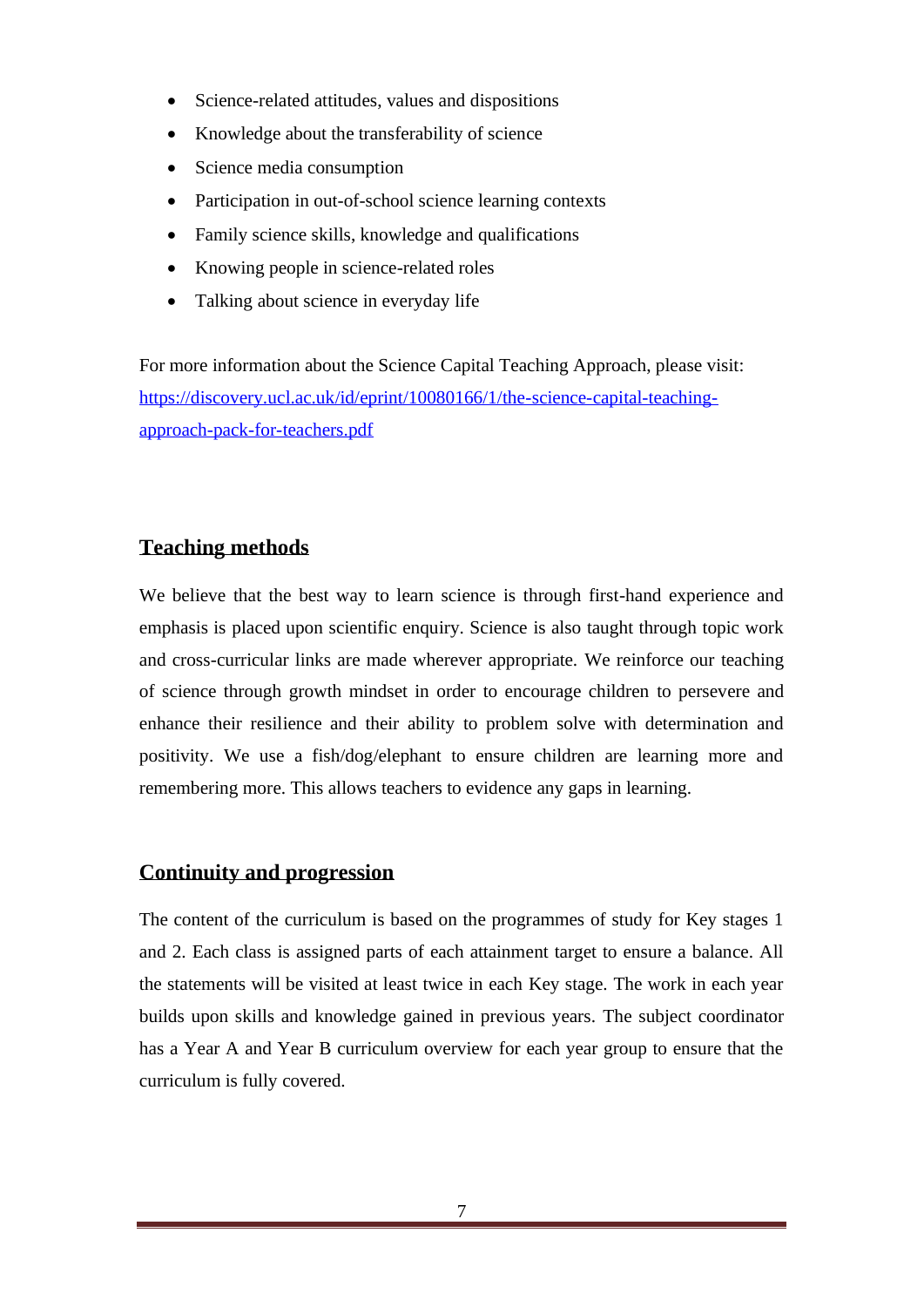#### <span id="page-7-0"></span>**Equal opportunities and differentiation**

All children at St Werburgh's are given equal access to the science curriculum irrespective of gender, race or disability. As part of our school's policy on inclusion, we ensure that we respond to pupils' diverse needs and overcome potential barriers to learning.

#### <span id="page-7-1"></span>**Resources**

Resources fall into two categories:

- The environment in which pupils live and work. This includes the school, homes and the pupils themselves
- Apparatus and equipment which is stored in the science cupboard in the group room.

#### <span id="page-7-2"></span>**Safety in science**

The practical nature of science, and the encouragement given to children to experiment, means that science represents special problems with regard to safety. These problems are overcome in the following ways:

- Science is taught in a structured way
- Teachers make themselves aware of potential hazards
- The attention of pupils drawn to potential hazards
- Pupils are instructed in ways of working safely
- Pupils are taught to act in a responsible manner

#### <span id="page-7-3"></span>**Assessment and record keeping**

Continual assessment is used to monitor work and plan appropriately. Working Scientifically and Science Knowledge are separately teacher assessed each term. Big Questions give teachers evidence of what pupils have learned in each unit of work. The Science Coordinator can revisit this.

Science Knowledge – Children should be assessed on:

- Working towards the expected standard
- Working at the expected standard